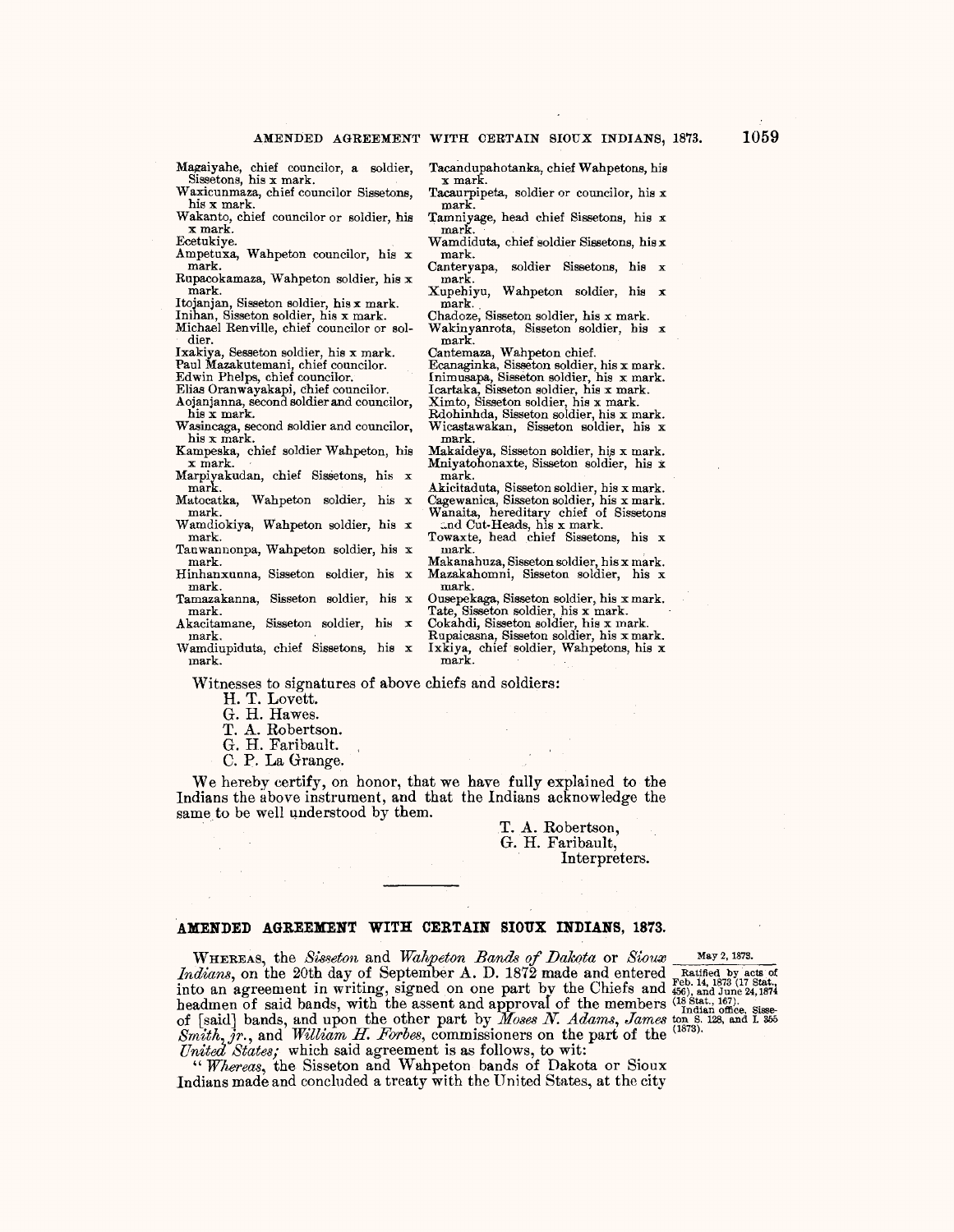of Washington, D. U., on the 19th day of February, A. D. 1867, which was ratified, with certain amendments, by the Senate of the United States on the 15th day of April, 1867, and finally promulgated by the President of the United States on the 2d day of May, in the year aforesaid, by which the Sisseton and Wahpeton bands of.Sioux Indians ceded to the United States certain privileges and- rights supposed to belong to said bands in the territory described in article II of said treaty, and

*"Whereas*, it is desirable that all said territory, except the portion thereof comprised in what is termed the permanent reservations, particularly described in articles III and IV of said treaty, shall be ceded absolutely to the United States, upon such consideration as in justice

"Whereas, said territory, now proposed to be ceded, is no longer available to said Indians for the purposes of the chase, and such value or consideration is essentially necessary in order to enable said bands interested therein to cultivate portions of said permanent reservations, and become wholly self-supporting by the cultivation of the soil and other pursuits of husbandry; *therefore,* the said bands, represented in said treaty, and parties thereto, by their chiefs and head-men, now assembled in council, do propose to M. N. Adams, William H. Forbes, and James Smith, jr., commissioners on behalf of the United States,

"*First.* To cede, sell, and relinquish to the United States all their right, title, and interest in and to all lands and territory, particularly described in article II of said treaty, as well as all lands in the Territory of Dakota to which they have title or interest, excepting the said tracts particularly described and bounded in articles III and IV of said treaty, which last named tracts and territory are expressly reserved as permanent reservations for occupancy and cultivation, as contemplated by articles VIII, IX, and X of said treaty.<br>*"Second.* That, in consideration of said cession and relinquishment,

the United States shall advance and pay, annually, for the term of ten years from and after the acceptance by the United States of the proposition herein submitted; eighty thousand (80,000) dollars, to be expended under the direction of the President of the United States, on the plan and in accordance with the provisions of the treaty aforesaid, dated February 19, 1867, for goods and provisions, for the erection of manuallabor and public school-houses, and for the support of manual-labor and public schools, and in the erection of mills, blacksmith-shops, and other work-shops, and to aid in opening farms, breaking land, and fencing the same, and in furnishing agricultural implements, oxen, and milch-cows, and such other beneficial objects as may be deemed most conducive to the prosperity and happiness of the Sisseton and Wahpeton bands of Dakota or Sioux Indians entitled thereto according to the said treaty of February 19, 1867. Such annual appropriation or consideration to be apportioned to the Sisseton and Devil's Lake agencies, in proportion to the number of Indians of the said bands located upon the Lake Traverse and Devil's Lake reservations respectively. Such apportionment to be made upon the basis of the annual reports or returns of the agents in charge. Said consideration, amounting, in the aggregate, to eight hundred thousand (800,000) dollars, payable as

Third to ninth sec- "*Third*. As soon as may be, the said territory embraced within ions stricken out by said reservation described in article IV, (Devil's Lake reservation,) said reservation described in article IV, (Devil's Lake reservation,) shall be surveyed, as Government lands are surveyed, for the purpose of enabling the Indians entitled to acquire permanent rights in the soil, as contemplated by article  $V$  of said treaty.

> *Fourth.* We respectfully request that, in case the foregoing propositions are favorably entertained by the United States, the sale of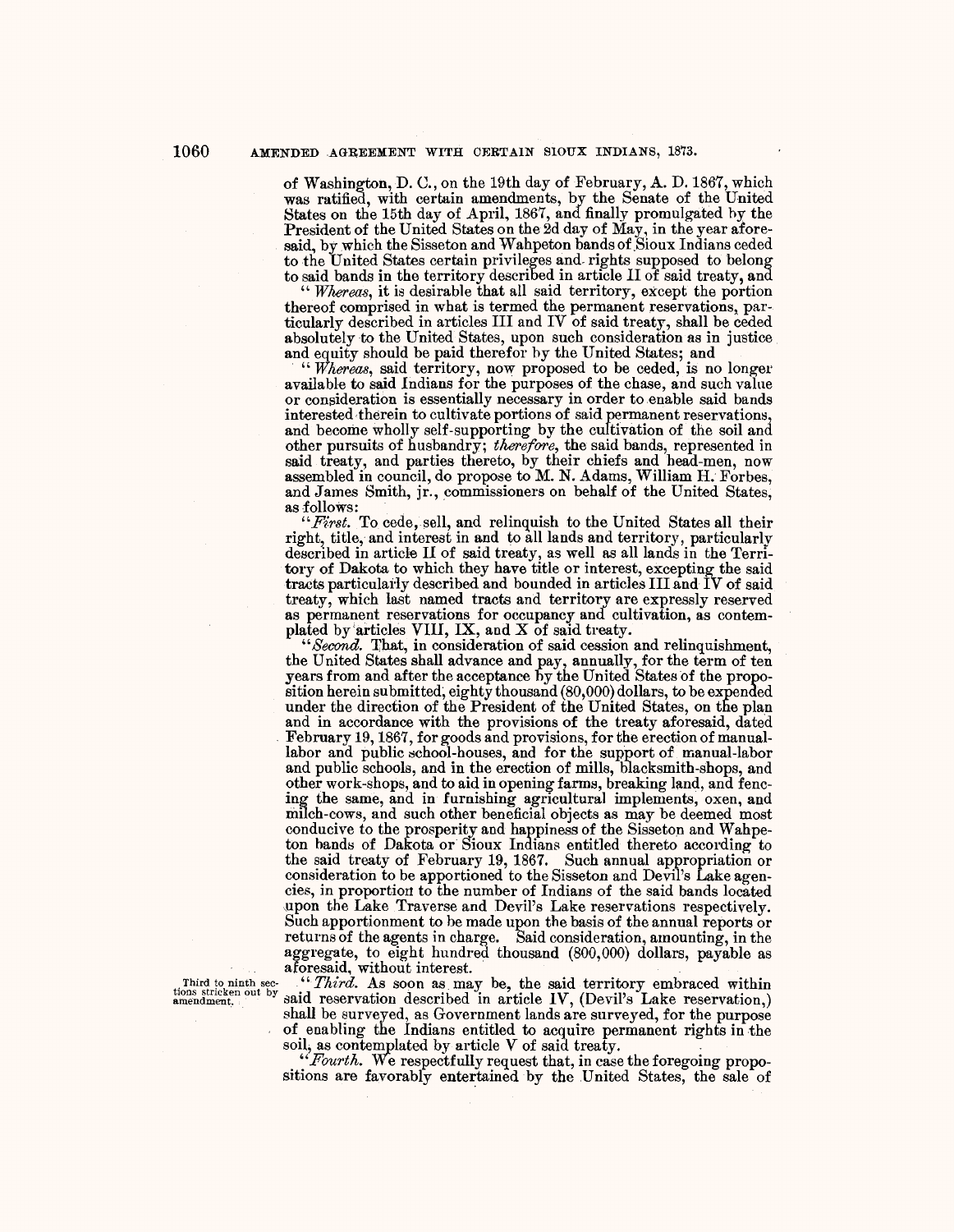spirituous liquors upon the territory ceded may be wholly prohibited<br>by the United States Government.

"Fifth. The provisions of article V of the treaty of February 19, 1867, to be modified as follows: An occupancy and cultivation of five acres, upon any particular location, for a term of five consecutive years, shall entitle the party to a patent for forty acres; a like occu-' pancy and cultivation of ten acres, to entitle the party to eighty acres; and a like occupancy and cultivation of any tract, to the extent of twenty acres, shall entitle the party so occupying and cultivating to a patent for 160 acres of land. Parties who have already selected farms and cultivated the same, may be entitled to the benefit of this modification. Patents so issued, (as hereinbefore set forth) shall authorize a transfer or-alienation of such lands situate within the Sisseton agency, after the expiration of ten years from this date, and within the Devil's Lake reservation after the expiration of fifteen years, but not sooner.

*"Fifth (simth).* The consideration to be paid, as hereinbefore proposed, is in addition to the provisions of Article VI of the treaty of February 19, 1867, under which Congress shall appropriate from time to time, such an amount as may be required to meet the necessities of said Indians to enable them to become civilized.

"Sixth (seventh). Sections sixteen and thirty-six within the reservations shall be set apart for educational purposes, and all children of a suitable age within either reservation shall be compelled to attend school at the discretion of the agents.

"Seventh (eighth). At the expiration of ten years from this date, all members of said bands, under the age of twenty-one years shall receibe forty acres of land from said permanent reservations in fee

 $Eighth$  *Eighth (ninth).* At the expiration of ten years, the President of the United States shall sell or dispose of all the remaining or unoccupied lands in the lake Traverse reservation, (excepting that which may hereafter be set apart for school purposes;) the proceeds of the sale of such lands to he expended for the benefit of the members of said bands located on said Lake Traverse; and, at the expiration of fifteen years, the President shall sell or dispose of all the remaining unoccupied lands ( excepting that which may hereafter be set apart for school purposes) in the Devil's Lake reservation; the proceeds of the sales of such lands shall be expended for the benefit of all members of said bands who may be located on the said Devil's Lake reservation.

"Executed at Sisseton Agency, Dakota Territory, Lake Traverse

And whereas, the Congress of the United States, upon consideration of the provisions of said agreement hereinbefore recited, did, by the act making appropriations for the current and contingent expenses of the Indian department, and for fulfilling treaty stipulations with vari-<br>ous Indian tribes, for the year ending June thirtieth, eighteen hundred and seventy-four, and for other purposes, approved February 14th, 1873, provide as follows, to wit: '' For this amount, being the first of ten installments of the sum of eight hundred thousand dollars named in a certain agreement made by the commissioners appointed by the Secretary of the Interior, under the provisions of the act of June seventh, eighteen hundred and seventy-two, with the Sisseton and Wahpeton bands of Sioux Indians for the relinquishment by said Indians of their claim to, or interest in, the lands described in the second article of the treaty made with them February nineteenth, eighteen hundred and sixty-seven: the same to be expended under the direction of the President, for the benefit of said Indians, in the manner prescribed in said treatv of eighteen hundred and sixty-seven, as amended by the Senate, eighty thousand dollars. And the said agree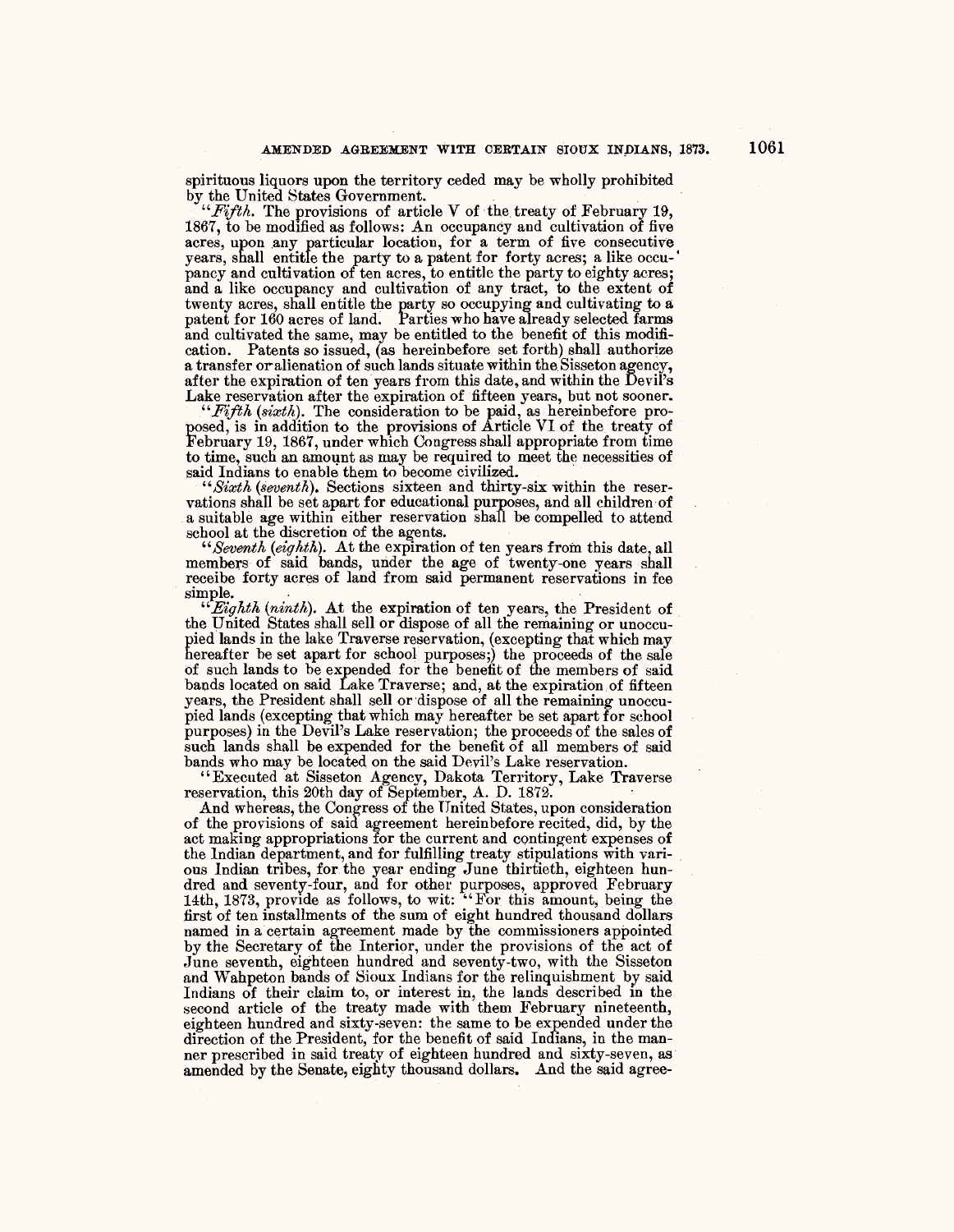ment is hereby confirmed, excepting so much thereof as is included in paragraphs numbered respectively, third, fourth, fifth, sixth, seventh, eighth, and ninth: *Provided*, That no part of this amount shall be expended until after the ratification, by said Indians, of said agreement as hereby amended."

*.And whereas,* the said Bands of Dakota or Sioux Indians have been duly assembled in council, and therein represented by the chiefs and head-men, and the provisions of said act of Congress, and amendments thereby made to the said above recited agreement, having been fully explained by the commissioners on the part of the United States, and the said agreement as amended having been fully interpreted, and now being understood, we the said chiefs and head-men of the said Sisseton and Wahpeton Bands, duly authorized by our people so to do, do hereby accept, assent to; confirm, ratify and agree to the said amendments, and. to the said agreement aa amended, and declare that the same is, and shall hereafter be binding upon us and the members of said Bands.

Witness our hands and seals at the Lac Traverse agency, Dakota Territory, this second day of May, A. D. 1873.

Gabriell Renville. Wamdienpiduta, his x mark. Tacandupahotanka, his x mark. Wicanspinupa. Eutinkiya. Hokxidannaxte, his x mark. Wakanto, his x mark. Wamdiduta, his x mark. Waxicunmaza, his x mark. Wasukiye, his x mark. Tacaurpipeta, his x mark. Akicitanajin, his x mark. Xupehiyu, his x mark. Magaiyahe, his x mark. Peter Tapetatonka. Tamniyage, his x mark.

Itojanjan, his x mark. Inihan, bis x mark. Michel Renvill. Ixakiye, his x mark. Paul Mazawakutemani, his x mark. Elias Oranwayakapi. Kampeska, bis x mark. Simon Anawagmani, his x mark.<br>John R. Renvill. Daniel Renville.<br>Taokiyeota, his x mark. Mechael Paul. John Waniyarpeya, his x mark. Robert Hopkins. Alex. **La** Framboise.

We certify, on honor, that we were present and witnessed the signatures of the Indians as above. <br> G. H. HAWES.

H. T. LOVETT. JNo. L. HoooMAN. CHARLES P. LA GRANGE.

I hereby certify, on honor, that I have fully explained to the Indians in council, the above instrument, and that the Indians acknowledged the same to be well understood by them.

THOS. A. ROBERTSON, Interpreter.

Executed at Sisseton agency, Lake Traverse Reservation, D. T., this second day of May, 1873.

> MOSES N. ADAMS, JAMES SMITH, JR.' Commissioners.

Devil's Lake Reservation, Fort Totten agency, **D. T., May** 19, 1873.

Wab-na-ta, his X mark. Tee-oh-wash-tag, his x mark. Mah-pee-ah-keo-den, his x mark. E-chah-na-gee-kah, his x mark. Mat-te-o-he-chat-kah, his x mark. Ou-s(e)-pe-ka-ge, his x mark. Chan-te-ma-za, his x mark.

Ca-do-ze, his x mark. Wa-kin-yan-ro-ta, his x mark. I-car-ta-ke, his x mark. In-im-u-sa-pa, his x mark. Mu-i-va-to-ho-nax-te, his x mark. Ton-wau-non-pa, his x mark. We-i-za-ka-ma-za.